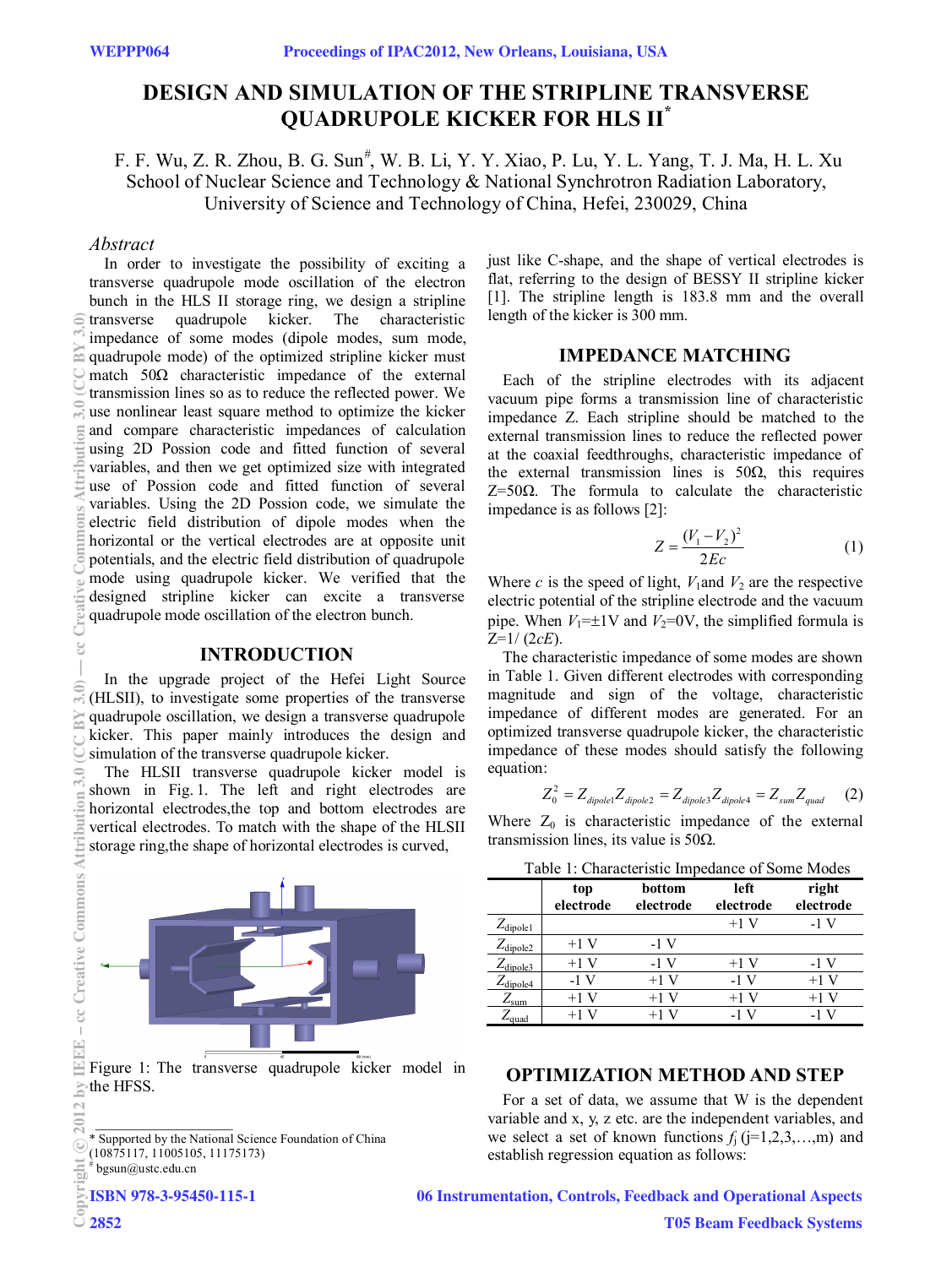$$
\hat{W}_i = \sum_{j=1}^{m} k_j f_j(x_i, y_i, z_i, \dots)
$$
 (3)

We find a set of regression coefficients  $(j=1,2,3,...,m)$ , which makes residual sum of squares of regression value of each group of data and experiment value minimal. Residual sum of squares is

$$
S(k_1, k_2, ..., k_m) = \sum_{i=1}^{n} (\hat{W}_i - W_i)^2
$$
 (4)

According to the necessary condition that function of several variables takes extremum, when residual sum of squares is minimal, we can get

$$
\frac{\partial S}{\partial k_j} = 0(j = 1, 2, \dots, m)
$$
 (5)

Using equations (4) and (5) we can get a group of equations about  $k_1, k_2, \ldots, k_m$ , as follows:

$$
\begin{cases}\n\sum_{i=1}^{n} f_1(x_i, y_i, z_i, \ldots) [\sum_{j=1}^{m} k_j f_j(x_i, y_i, z_i, \ldots) - W_i] = 0 \\
\ldots \\
\sum_{i=1}^{m} f_m(x_i, y_i, z_i, \ldots) [\sum_{j=1}^{m} k_j f_j(x_i, y_i, z_i, \ldots) - W_i] = 0\n\end{cases}
$$
\n(6)

We make matrix **R** as follows:

$$
\mathbf{R} = \begin{bmatrix} f_1(x_1, y_1, z_1, \dots) & f_2(x_1, y_1, z_1, \dots) & \dots & f_m(x_1, y_1, z_1, \dots) \\ f_1(x_2, y_2, z_2, \dots) & f_2(x_2, y_2, z_2, \dots) & \dots & f_m(x_2, y_2, z_2, \dots) \\ \dots & \dots & \dots & \dots \\ f_1(x_n, y_n, z_n, \dots) & f_2(x_n, y_n, z_n, \dots) & \dots & f_m(x_n, y_n, z_n, \dots) \end{bmatrix}
$$

$$
\mathbf{K} = (k_1, k_2, \dots, k_m)^T, \mathbf{W} = (w_1, w_2, \dots, w_n)^T
$$

Then equations (6) can be transformed into a matrix form:

$$
\mathbf{R}^{\mathrm{T}} \mathbf{R} \mathbf{K} = \mathbf{R}^{\mathrm{T}} \mathbf{W} \tag{7}
$$

When  $f_1(x, y, z)$ ,  $f_2(x, y, z)$ ,  $f_m(x, y, z)$  are linearly independent,  $R^{T}R$  is invertible, and equations (6) have the only solution as follows:

$$
\mathbf{K} = (\mathbf{R}^{\mathrm{T}} \mathbf{R})^{\mathrm{-1}} \mathbf{R}^{\mathrm{T}} \mathbf{W}
$$
 (8)

We use equation (8) to obtain matrix **K**, then get regression equation.

The cross-section of HLS transverse quadrupole kicker is shown in Fig. 2. There are four variables, they are  $h_x, h_y, W_x, W_y$ , the length of these variables is variable, but they have a range, the range of each variable is : *h*x∈[5,15], *h*y∈[3,10],*W*x∈[10,25],*W*y∈[15,40].

We set the function of characteristic impedance of the HLS II transverse quadrupole kicker as follows:

$$
Z = k_0 + k_1 h_x + k_2 h_y + k_3 W_x + k_4 W_y + k_5 h_x^2
$$
  
+  $k_6 h_y^2 + k_7 W_x^2 + k_8 W_y^2 + k_9 h_x h_y + k_{10} h_x W_x$  (9)  
+ $k_{11} h_x W_y + k_{12} h_y W_x + k_{13} h_y W_y + k_{14} W_x W_y$ 

We use 39 groups of different values of *hx, hy, Wx, Wy* and calculated corresponding characteristic impedances using Possion code and equation (8) to obtain matrix **K**,



Figure 2: The cross-section of HLS transverse quadrupole kicker.

then get regression equations as follows:

$$
Z_{quad} = 39.3137 + 2.2287h_x + 5.5120h_y - 0.3750W_x
$$
  
-0.8959W<sub>y</sub> -0.0324h<sub>x</sub><sup>2</sup> -0.2291h<sub>y</sub><sup>2</sup> -0.0021W<sub>x</sub><sup>2</sup>  
+0.0170W<sub>y</sub><sup>2</sup> + 0.0446h\_xh\_y - 0.0401h\_xW\_x - 0.0238h\_xW\_y  
+0.0146h\_yW\_x - 0.0452h\_yW\_y - 0.0172W\_xW\_y (10)

The corresponding fitted functions of several variables for  $Z_{\text{dipole1}}$ ,  $Z_{\text{dipole2}}$ ,  $Z_{\text{dipole3}}$ ,  $Z_{\text{dipole4}}$ ,  $Z_{\text{sum}}$  are similar to  $Z_{\text{quad}}$ . The fitting rms of *Z*dipole1, *Z*dipole2, *Z*dipole3, *Z*dipole4, *Z*sum and *Z*quad are 0.0597Ω, 0.2770Ω, 0.1027Ω, 0.1027Ω, 0.1090Ω, and 0.1277Ω.

The Figure. 3 shows that characteristic impedances of calculation of  $Z_{quad}$  using these two methods are very close, this indicates that using fitted function of several variables to calculate characteristic impedances of transverse quadrupole kicker is very effective.



Figure 3: Value of characteristic impedances using code and fitted function.

## **ELECTRIC FIELD SIMULATION**

Using the 2D Possion code, we simulate the electric field distribution for dipole modes and quadrupole mode using quadrupole kicker. Fig. 4 shows the electric field distributions of these modes.

06 Instrumentation, Controls, Feedback and Operational Aspects

## T05 Beam Feedback Systems

2853